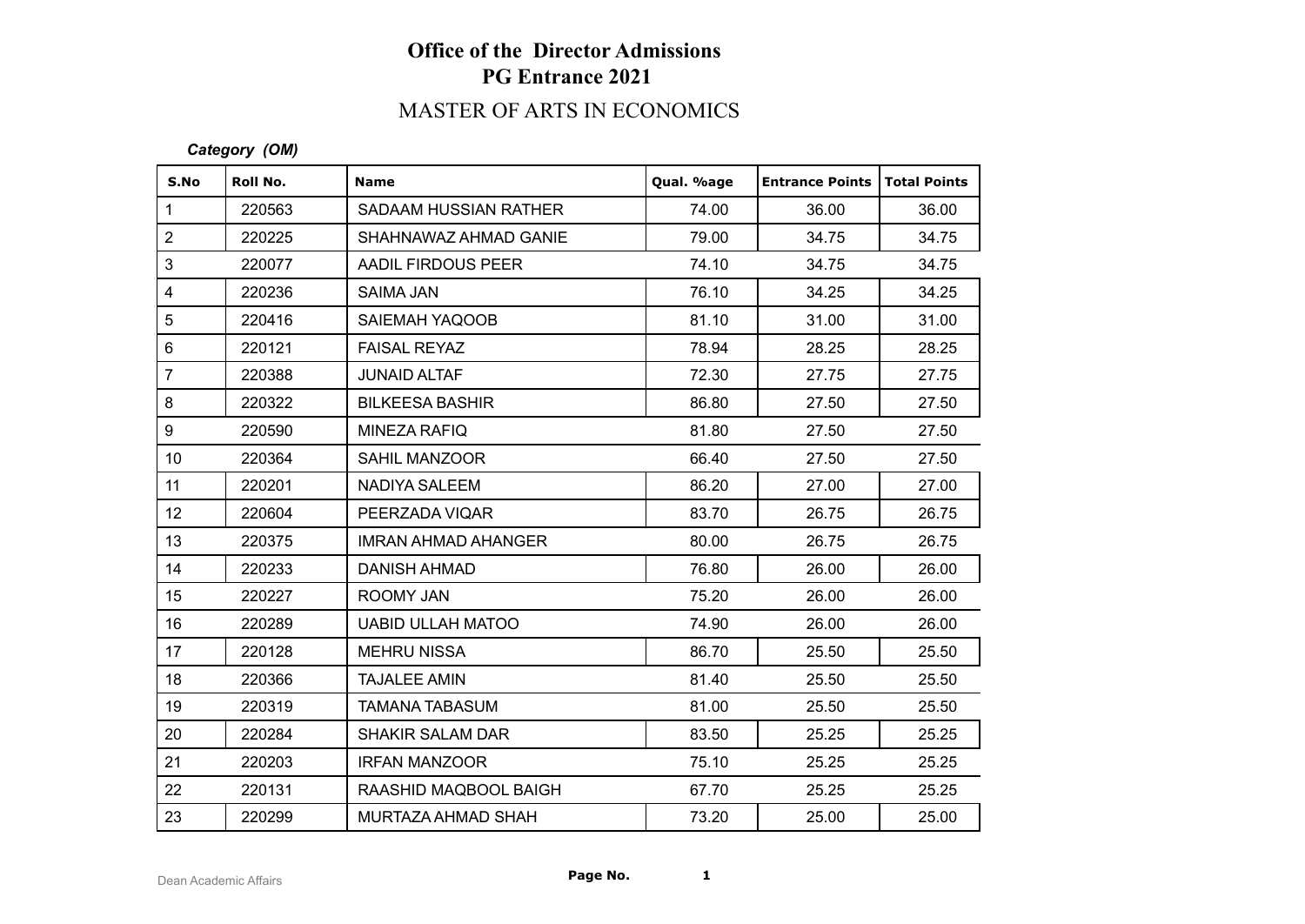# MASTER OF ARTS IN ECONOMICS

### *Category (OM)*

| S.No | Roll No. | <b>Name</b>                | Qual. %age | <b>Entrance Points   Total Points</b> |       |
|------|----------|----------------------------|------------|---------------------------------------|-------|
| 24   | 220117   | <b>RIFAT MANZOOR</b>       | 76.50      | 24.50                                 | 24.50 |
| 25   | 220213   | SUHAIL AHMAD SHEIKH        | 71.40      | 24.50                                 | 24.50 |
| 26   | 220412   | RAZIA HAMID                | 78.80      | 24.00                                 | 24.00 |
| 27   | 220137   | <b>IRFATAH AFZAL</b>       | 77.70      | 23.50                                 | 23.50 |
| 28   | 220194   | SOBIA ASLAM                | 77.60      | 23.50                                 | 23.50 |
| 29   | 220452   | <b>UZMA JAN</b>            | 69.70      | 23.50                                 | 23.50 |
| 30   | 220376   | YAWER AHMAD MALIK          | 78.60      | 23.00                                 | 23.00 |
| 31   | 220369   | MUNTAHA JAN                | 84.70      | 22.50                                 | 22.50 |
| 32   | 220191   | <b>FAHEEM ABRAR RATHER</b> | 77.20      | 22.00                                 | 22.00 |
| 33   | 220176   | <b>BISMA NAZIR</b>         | 73.20      | 21.75                                 | 21.75 |
| 34   | 220003   | <b>HUMMA NAZIR</b>         | 84.90      | 21.50                                 | 21.50 |
| 35   | 220589   | <b>INSHA BASHIR</b>        | 80.00      | 21.50                                 | 21.50 |
| 36   | 220585   | <b>SHAHISTA RASHID</b>     | 87.70      | 21.00                                 | 21.00 |
| 37   | 220051   | <b>NAZIMA BASHIR</b>       | 80.00      | 21.00                                 | 21.00 |
| 38   | 220200   | <b>SEHRISH MAQBOOL</b>     | 74.44      | 21.00                                 | 21.00 |
| 39   | 220565   | <b>AFSHANA NAZIR</b>       | 86.40      | 20.75                                 | 20.75 |
| 40   | 220060   | <b>NUZHAT NASEER</b>       | 75.70      | 20.75                                 | 20.75 |
| 41   | 220601   | <b>MAHMOODA ALI</b>        | 77.90      | 20.50                                 | 20.50 |
| 42   | 220406   | KHUSHBOO GULZAR            | 80.50      | 20.25                                 | 20.25 |
| 43   | 220182   | <b>IQRA HAFEEZ</b>         | 87.00      | 20.00                                 | 20.00 |
| 44   | 220373   | <b>BISMA JAN</b>           | 77.30      | 20.00                                 | 20.00 |
| 45   | 220424   | ATHAR IMTIYAZ              | 79.10      | 19.75                                 | 19.75 |
| 46   | 220186   | <b>SAMMENA MUSHTAQ</b>     | 79.40      | 19.50                                 | 19.50 |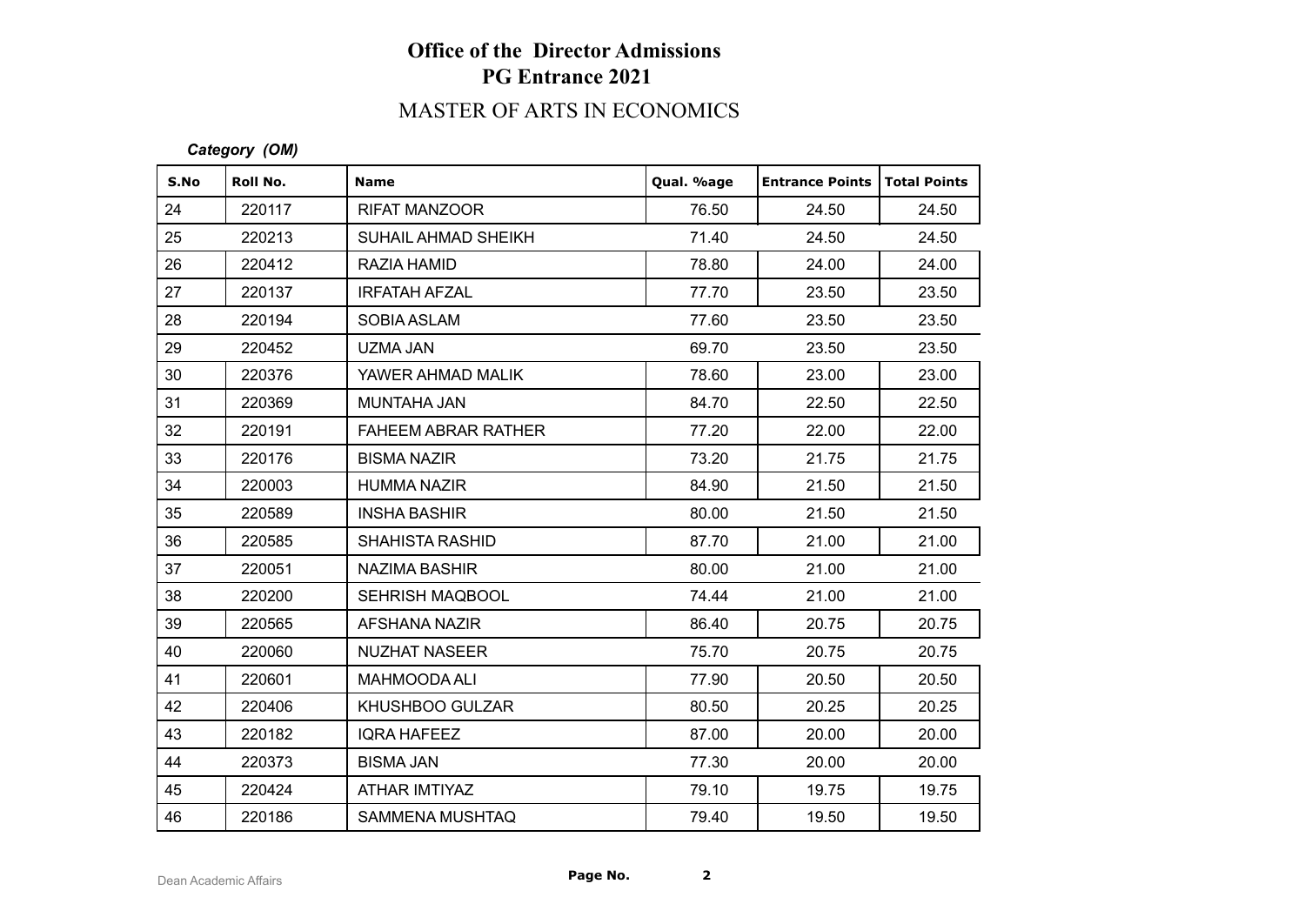## MASTER OF ARTS IN ECONOMICS

### *Category (OM)*

| S.No | Roll No. | <b>Name</b>           | Oual. %age | <b>Entrance Points   Total Points</b> |       |
|------|----------|-----------------------|------------|---------------------------------------|-------|
| , 47 | 220179   | <b>JASIRA MUKHTAR</b> | 78.60      | 19.50                                 | 19.50 |
| -48  | 220433   | HINA ISHTIAQ          | 77.60      | 19.25                                 | 19.25 |
| 49   | 220234   | MUNEEB AHMAD PANDITH  | 69.80      | 19.25                                 | 19.25 |

## *Category (ST)*

|    | S.No | Roll No. | <b>Name</b>               | Oual. %age | Entrance Points   Total Points |       |
|----|------|----------|---------------------------|------------|--------------------------------|-------|
|    | 50   | 220122   | AJAZ AHMAD MALDIYAL GOJAR | 65.60      | 12.50                          | 12.50 |
| 51 |      | 220081   | RUKHSANA AKHTER           | 63.80      | 11.25                          | 11.25 |

## *Category (RBA)*

| S.No | Roll No. | <b>Name</b>             | Qual. %age | <b>Entrance Points</b> | <b>Total Points</b> |
|------|----------|-------------------------|------------|------------------------|---------------------|
| 52   | 220427   | NADIA AZIZ              | 67.40      | 19.25                  | 19.25               |
| 53   | 220190   | AASIYA JAN              | 64.40      | 19.25                  | 19.25               |
| 54   | 220525   | <b>KEFAYAT ALI SOFI</b> | 72.00      | 18.75                  | 18.75               |
| 55   | 220158   | NAZA BANO               | 74.40      | 17.50                  | 17.50               |
| 56   | 220464   | MIR ZEA UL ISLAM        | 62.20      | 17.50                  | 17.50               |
| 57   | 220211   | FIDA MOHAMMAD           | 67.70      | 17.00                  | 17.00               |
| 58   | 220140   | <b>SAIMA BASHIR</b>     | 70.40      | 16.75                  | 16.75               |

## *Category (WUP)*

| S.No | ' Roll No. | <b>Name</b>          | Qual. %age | <b>Entrance Points   Total Points</b> |            |
|------|------------|----------------------|------------|---------------------------------------|------------|
| -59  | 220420     | RAYEES MUSHTAQ       | 73.20      | 12.00                                 | 12.00      |
| 60   | 220509     | <b>SAMEER HASSAN</b> | 58.60      | 11.50                                 | . 50<br>11 |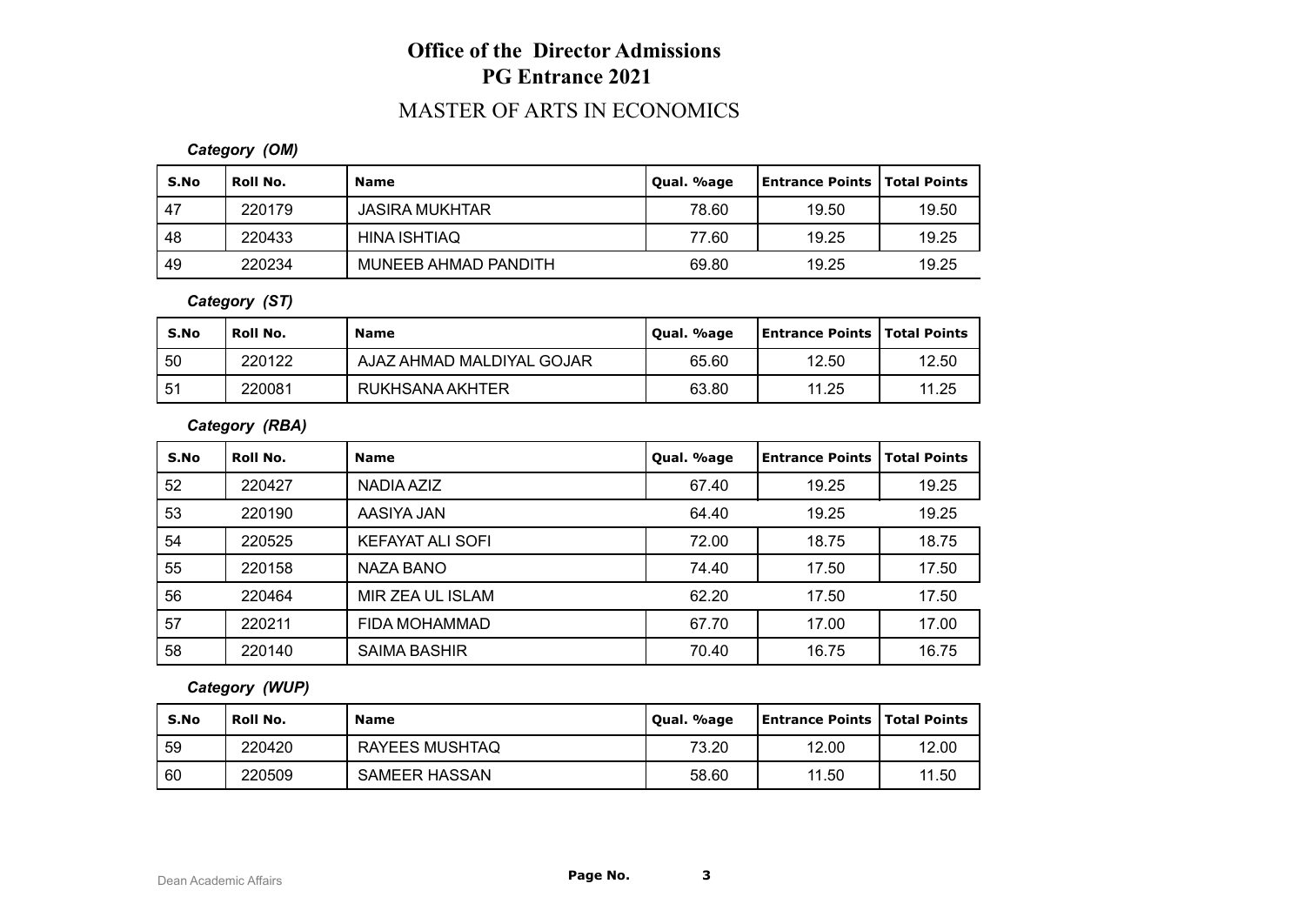## MASTER OF ARTS IN ECONOMICS

*Category (CDP)*

| S.No | Roll No. | <b>Name</b>        | Oual. %age | <b>Entrance Points   Total Points</b> |      |
|------|----------|--------------------|------------|---------------------------------------|------|
| 61   | 220270   | <b>MEHAK RAJAB</b> | 85.20      | 6.75                                  | 6.75 |

*Category (SPORTS)*

| S.No | ' Roll No. | <b>Name</b>        | Oual. %age | <b>Entrance Points   Total Points</b> |      |
|------|------------|--------------------|------------|---------------------------------------|------|
| 62   | 220013     | ZUBAIR AHMAD GANIE | 65.69      | 6.25                                  | 6.25 |

*Category (NCC)*

| S.No | Roll No. | <b>Name</b>     | Oual. %age | <b>Entrance Points   Total Points</b> |      |
|------|----------|-----------------|------------|---------------------------------------|------|
| 63   | 220473   | SAQLAIN MUSHTAQ | 60.00      | 7.50                                  | 7.50 |

*Category (PHC)*

| S.No | <b>Roll No.</b> | <b>Name</b>         | Qual. %age | <b>Entrance Points   Total Points</b> |       |
|------|-----------------|---------------------|------------|---------------------------------------|-------|
| 64   | 220020          | RUBEENA HABIB       | 62.50      | 14.00                                 | 14.00 |
| 65   | 220507          | <b>ZAHID RASHID</b> | 58.30      | 6.25                                  | 6.25  |

*Category (OSJ)*

| S.No | Roll No. | <b>Name</b>            | Qual. %age | <b>Entrance Points   Total Points</b> |      |
|------|----------|------------------------|------------|---------------------------------------|------|
| 66   | 220561   | AHMED<br><b>SOHAIL</b> | 65.30      | 8.75                                  | 8.75 |

*Category (CGB)*

| S.No | <b>Roll No.</b> | <b>Name</b>         | Oual, %age | <b>Entrance Points   Total Points</b> |      |
|------|-----------------|---------------------|------------|---------------------------------------|------|
| 167  | 220606          | MUMTAZ AHMAD PHAMDA | 60.60      | 4.25                                  | 4.25 |